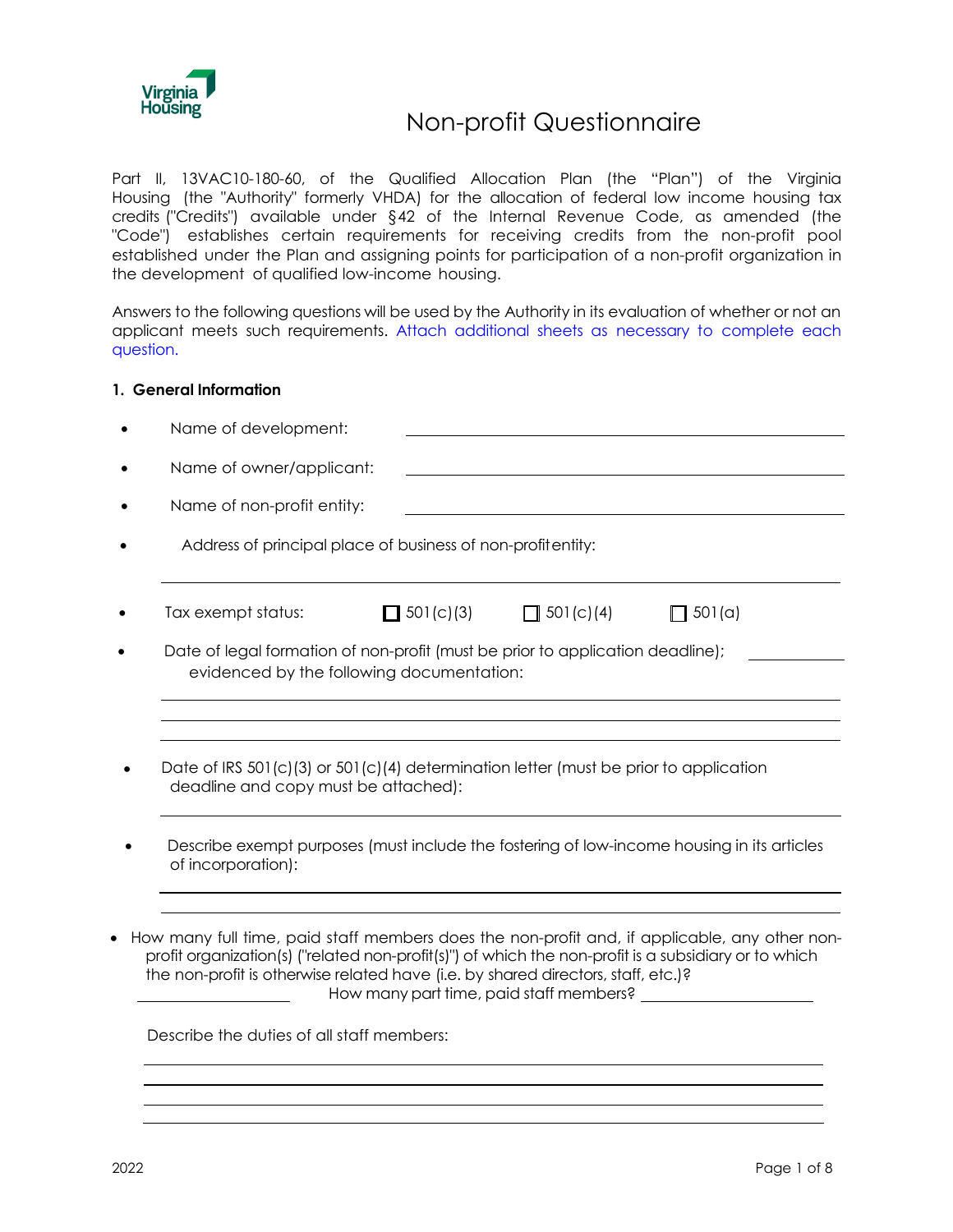| apove?                                |                                                                                                                                                                                                                                                                              |
|---------------------------------------|------------------------------------------------------------------------------------------------------------------------------------------------------------------------------------------------------------------------------------------------------------------------------|
|                                       |                                                                                                                                                                                                                                                                              |
|                                       | What are the sources and manner of funding of the non-profit? (You must disclose all<br>financial and/ or the arrangements with any individual(s) or for profit entity, including<br>anyone or any entity related, directly, indirectly, to the Owner of the Development     |
|                                       | List all directors of the non-profit, their occupations, their length of service on the board,<br>and their residential addresses:                                                                                                                                           |
| 2. Non-profit Formation               |                                                                                                                                                                                                                                                                              |
|                                       | If this is your first Non-profit Questionnaire in Virginia please<br>explain in detail the genesis of the formation of the non-profit; otherwise please skip this question:                                                                                                  |
|                                       | Is the non-profit, or has it ever been, affiliated with or controlled by a for-profit entity or                                                                                                                                                                              |
|                                       | $\Box$ Yes $\Box$ No If yes, explain in detail:                                                                                                                                                                                                                              |
| local housing authority?              | Has any for profit organization or local housing authority (including the Owner of the<br>Development, joint venture partner, or any individual or entity directly or indirectly related<br>to such Owner) appointed any directors to the governing board of the non-profit? |
| $\Box$ Yes $\Box$ No If yes, explain: |                                                                                                                                                                                                                                                                              |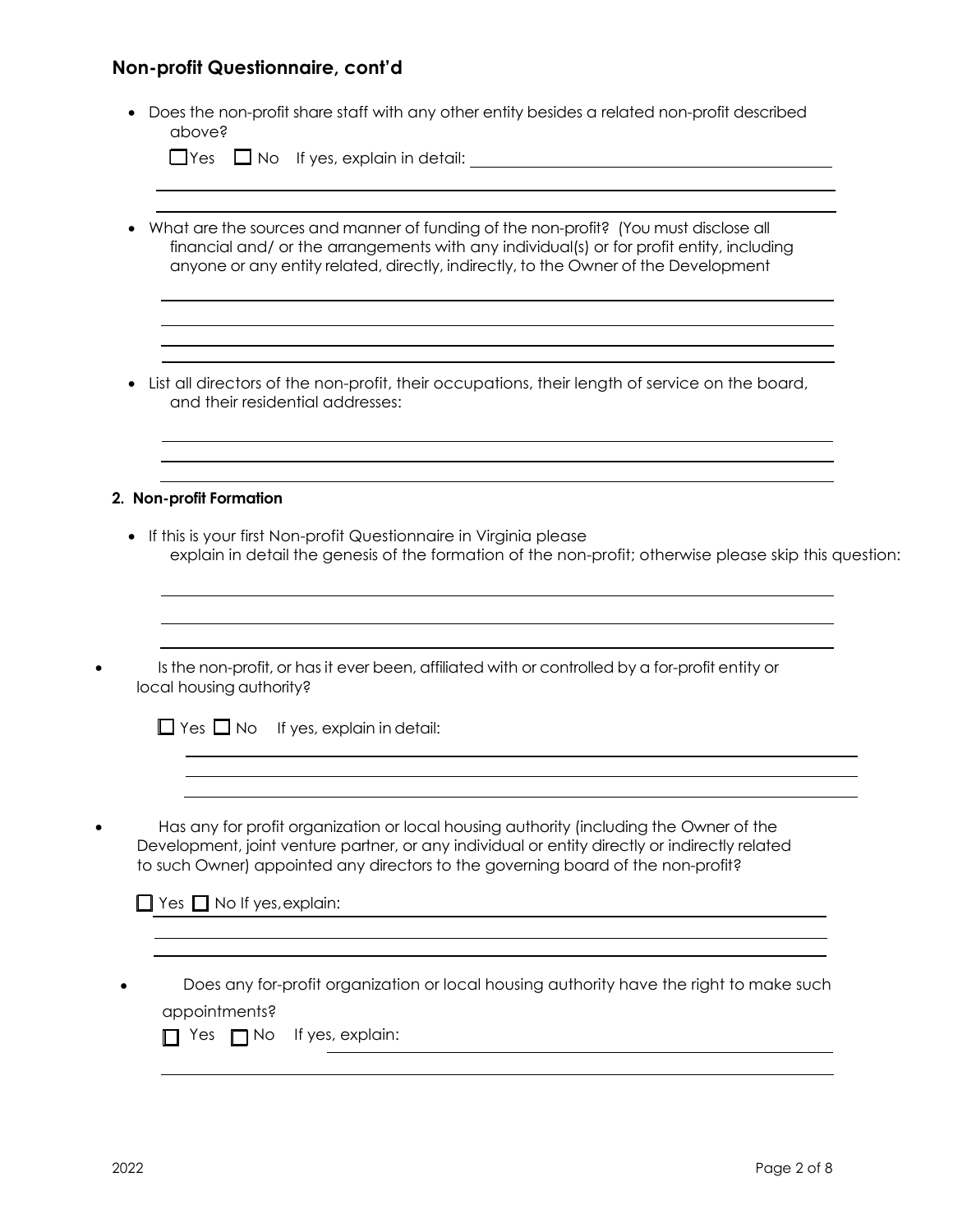• Does any for profit organization or local housing authority have any other affiliation with the non-profit or have any other relationship with the non-profit in which it exercises or has the right to exercise any other type of control?

| Was the non-profit formed by any individual(s) or for profit entity for the principal purpose<br>of being included in the non-profit Pool or receiving points for non-profit participation<br>under the Plan? |
|---------------------------------------------------------------------------------------------------------------------------------------------------------------------------------------------------------------|
| Yes<br>$\Box$ No                                                                                                                                                                                              |
| Explain any experience you are seeking to claim as a related or subsidiary non-profit.                                                                                                                        |
|                                                                                                                                                                                                               |
|                                                                                                                                                                                                               |

| $\S42(i)(1)$ of the Code)?<br>$\overline{\S{Y}}$ es<br>Nο<br>Will the non-profit own at least 10% of the general partnership/owning entity?<br>(i)<br>$\Box$ Yes $\Box$ No<br>Will the non-profit own 100% of the general partnership interest/owning entity?<br>(ii)<br>Yes $\Box$ No |
|----------------------------------------------------------------------------------------------------------------------------------------------------------------------------------------------------------------------------------------------------------------------------------------|
| If no to either 3a.i or 3a.ii above, specifically describe the non-profit's ownership interest:                                                                                                                                                                                        |
|                                                                                                                                                                                                                                                                                        |
| (i) Will the non-profit be the managing member or managing general partner?<br>$\Box$ Yes $\Box$ No<br>If yes, where in the partnership/operating agreement is this provision<br>specifically referenced?                                                                              |
| Will the non-profit be the managing member or own more than 50% of the general<br>(ii)<br>partnership interest?<br>$Yes$    <br>ΙI<br>No                                                                                                                                               |
| Will the non-profit have the option or right of first refusal to purchase the proposed<br>development at the end of the compliance period for a price not to exceed the<br>outstanding debt and exit taxes of the for-profit entity?                                                   |
| $\Box$ Yes<br>I I No<br>If yes, where in the partnership/operating agreement is this provision<br>specifically referenced?                                                                                                                                                             |
|                                                                                                                                                                                                                                                                                        |
|                                                                                                                                                                                                                                                                                        |

 $\overline{\phantom{0}}$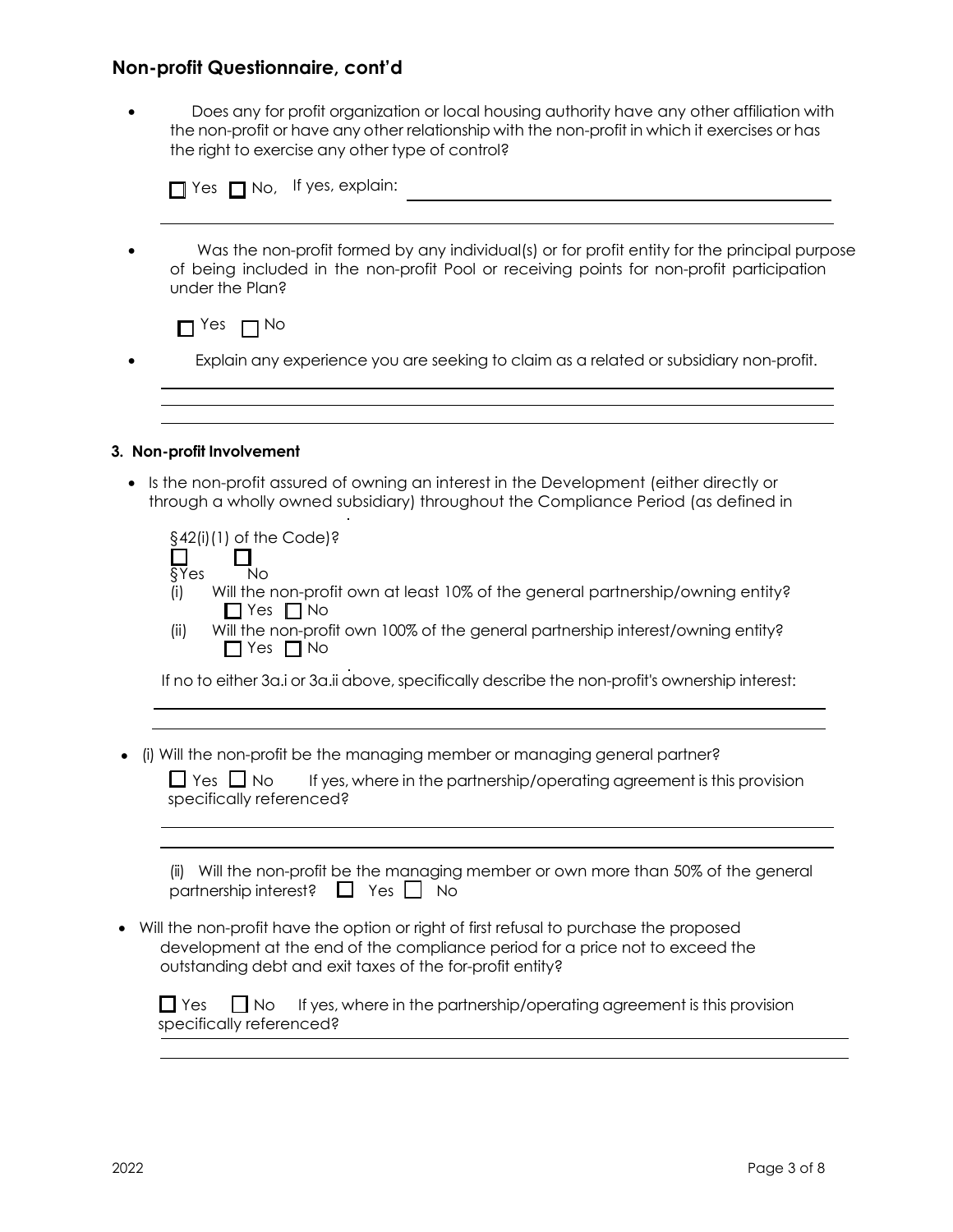Recordable agreement attached to the Tax Credit Application as TAB V

If no at the end of the compliance period explain how the disposition of the assets will be structured:

• Is the non-profit materially participating (regular, continuous, and substantial participation) in the construction or rehabilitation and operation or management of the proposed Development?

|  |  | $\Box$ Yes $\Box$ No If yes, |
|--|--|------------------------------|

- (i) Describe the non-profit's proposed involvement in the construction or rehabilitation of the Development:
- (ii) Describe the nature and extent of the non-profit's involvement in the operation or management of the Development throughout the Extended Use Period (the entire time period of occupancy restrictions of the low-income units in the Development):
- (iii) Will the non-profit invest in its overall interaction with the development more than 500 hours annually to this venture?  $\Box$  Yes  $\Box$  No If yes, subdivide the annual hours by activity and staff responsible and explain in detail:
- If this is a joint venture, (i.e. the non-profit is not the sole general partner/managing member), explain the nature and extent of the joint venture partner's involvement in the construction or rehabilitation and operation or management of the proposed development.
	- Is a for profit entity providing development services (excluding architectural, engineering, legal, and accounting services) to the proposed development?

| $\Box$ Yes $\Box$ No If yes,                                                             |
|------------------------------------------------------------------------------------------|
| (i) explain the nature and extent of the consultant's involvement in the construction or |
| rehabilitation and operation or management of the proposed development.                  |

• Will the non-profit or the Owner (as identified in the application) pay a joint venture partner or consultant fee for providing development services?  $\Box$  Yes  $\;\Box$  No If yes, explain the amount and source of the funds for suchpayments.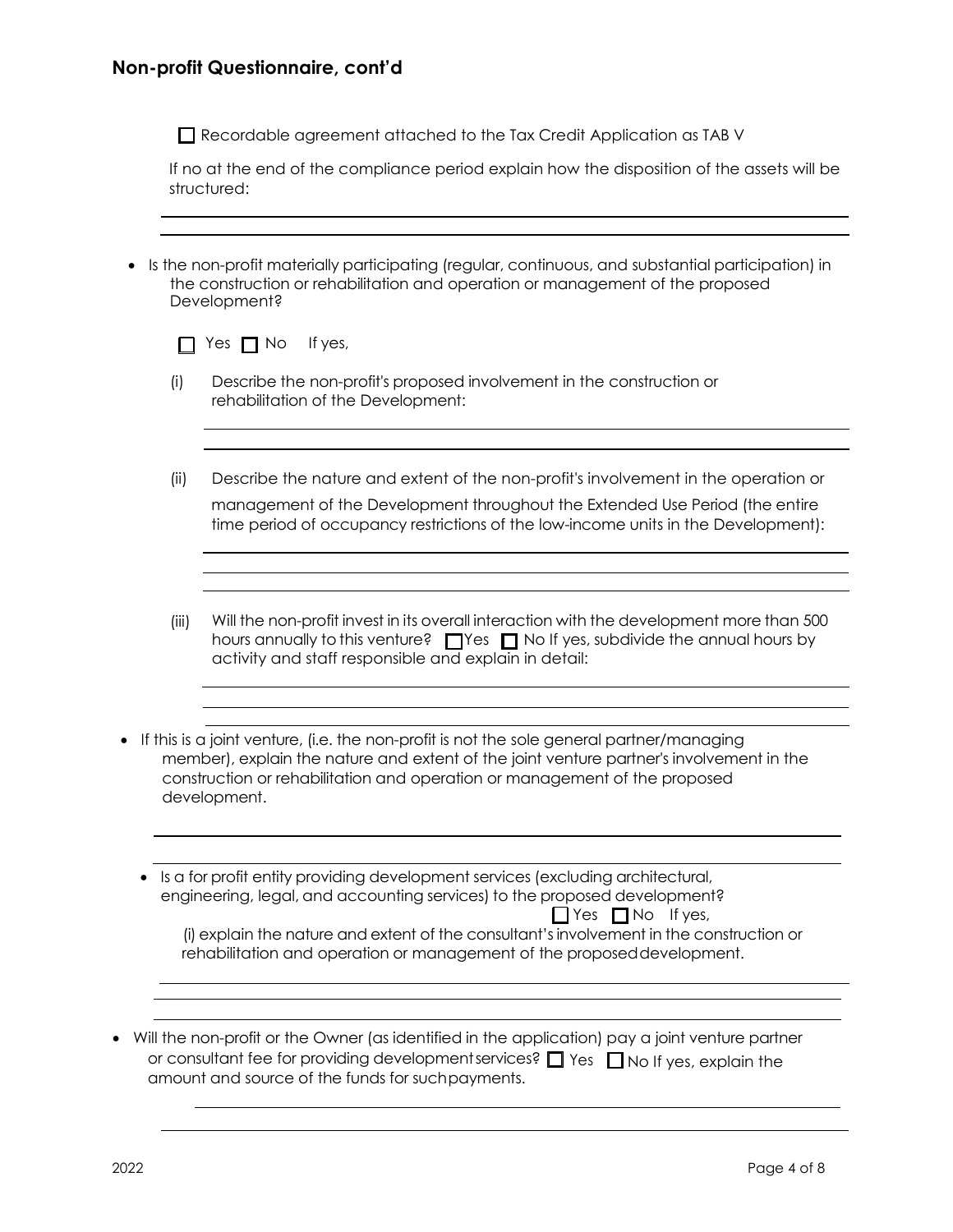- Will any portion of the developer's fee which the non-profit expects to collect from its participation in the development be used to <u>p</u>ay any consultant fee or any other fee to a third party entity orjoint venture partner?  $\quad \blacksquare$  Yes  $\quad \blacksquare$  No  $\quad$  If yes, explain in detail the amount and timing of suchpayments.
- Will the joint venture partner or for-profit consultant be compensated (receive income) in any other manner, such as builder's profit, architectural and engineering fees, or cash flow?  $\Box$  Yes  $\Box$  No If yes, explain:
- Will any member of the board of directors, officer, or staff member of the non-profit participate

| in the development and/or operation of the proposed development in any for-profit capacity? |  |
|---------------------------------------------------------------------------------------------|--|
| $\Box$ Yes $\Box$ No If yes, explain:                                                       |  |

• Disclose any business or personal (including family) relationships that any of the staff members, directors or other principals involved in the formation or operation of the nonprofit have, either directly or indirectly, with any persons or entities involved or to be involved in the Development on a for-profit basis including, but not limited to the Owner of the Development, any of its for-profit general partners, employees, limited partners or any other parties directly or indirectly related to such Owner: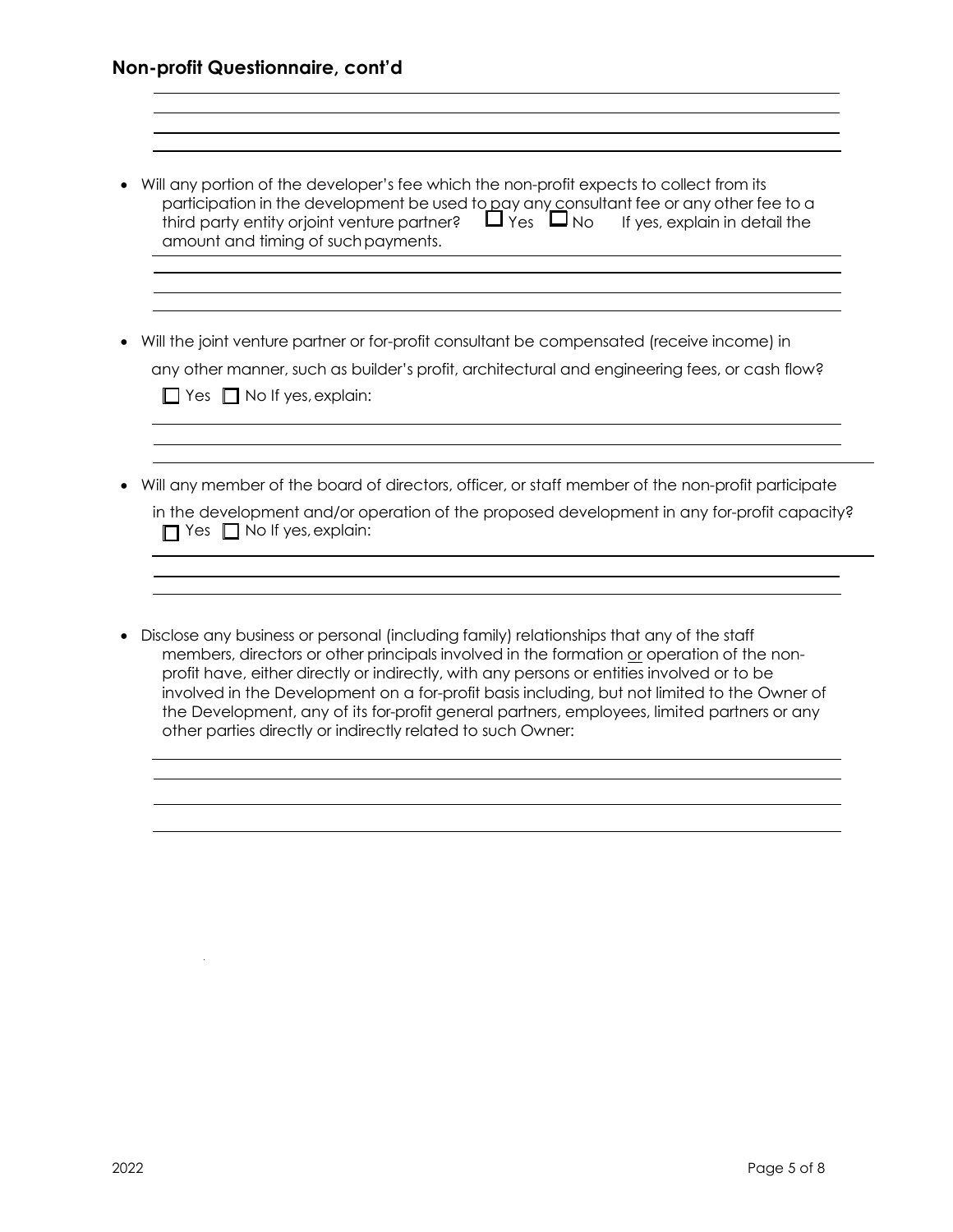#### **4. Virginia and Community Activity**

- Has the Virginia State Corporation Commission authorized the non-profit to do business in  $Virginia?$   $\Box$  Yes  $\Box$  No
- Define the non-profit's geographic target area or population to be served:
- Does the non-profit or, if applicable, related non-profit have experience serving the community where the proposed development is located (including advocacy, organizing, development, management, or facilitation, but not limited to housing initiatives)?  $\Box$  Yes  $\Box$  No If yes, or no, explain nature, extent and duration of any service:
- Does the non-profit's by laws or board resolutions provide a formal process for low income, program beneficiaries to advise the non-profit on design, location of sites, development and management of affordable housing?  $\Box$  Yes  $\Box$  No If yes, explain:
- Has the Virginia Department of Agriculture and Consumer Services (Division of Consumer Affairs) authorized the non-profit to solicit contributions/donations in the target community?

 $\Box$  Yes  $\Box$  No

- Does the non-profit have demonstrated support (preferably financial) from established organizations, institutions, businesses and individuals in the target community?  $\Box$  Yes  $\Box$  No If yes, explain:
- Has the non-profit conducted any meetings with neighborhood, civic, or community groups and/or tenant associations to discuss the proposed development and solicit input?  $\Box$  Yes  $\Box$  No If yes, describe the general discussion points:
- Are at least 33% of the members of the board of directors representatives of the community being served?  $\Box$  Yes  $\Box$  No If yes,

(ii) elected representatives of low-income neighborhood organizations?  $\Box$  Yes  $\Box$  No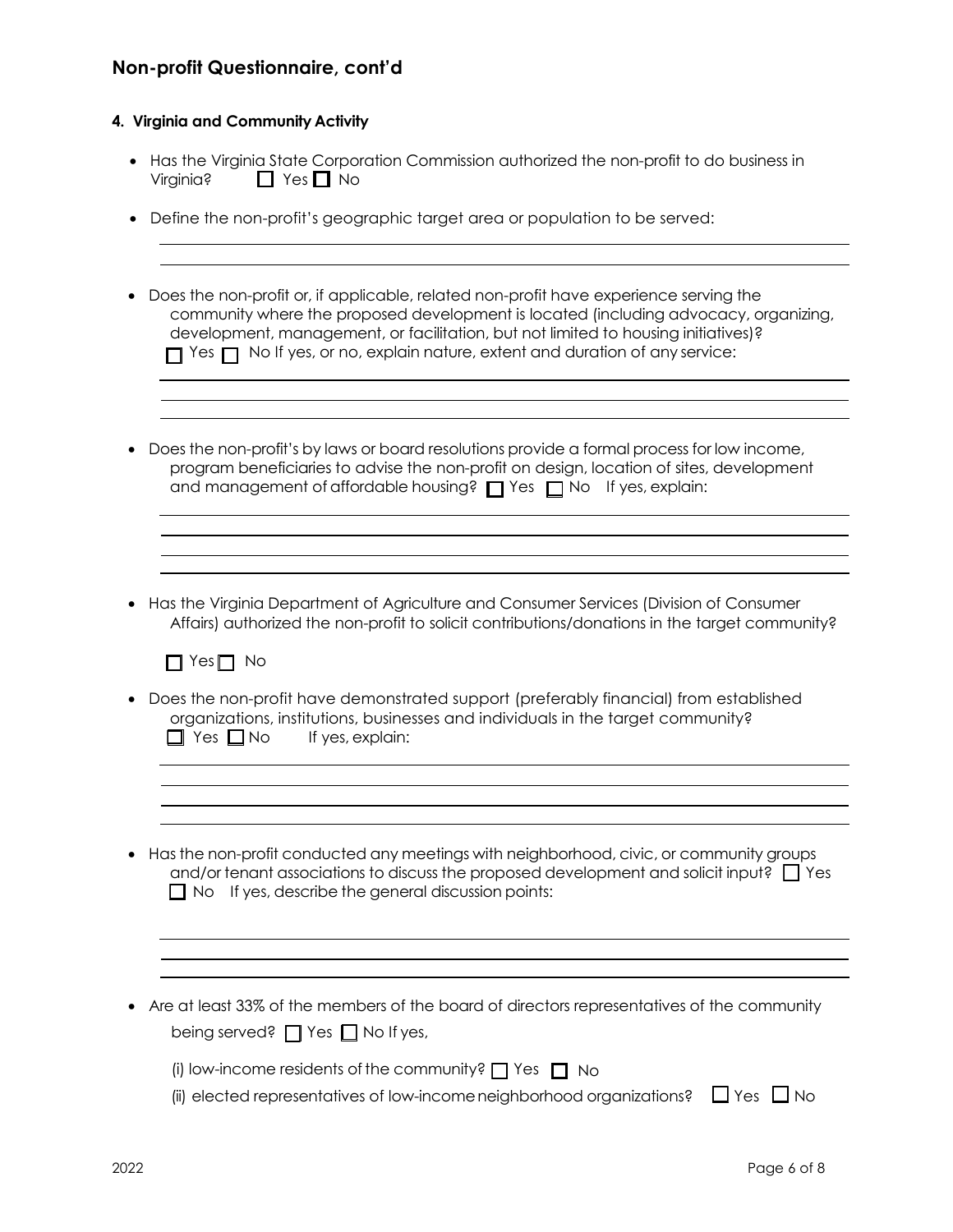- Are no more than 33% of the members of the board of directors representatives of the public sector (i.e. public officials or employees or those appointed to the board by public officials)?  $\Box$  Yes  $\Box$  No
- Does the board of directors hold regular meetings which are well attended and accessible to the target community?  $\Box$  Yes  $\Box$  No If yes, explain the meeting schedule:
- Has the non-profit received a Community Housing Development Organization (CHDO) designation, as defined by the U. S. Department of Housing and Urban Development's HOME regulations, from the state or a local participating jurisdiction?  $\Box$  Yes  $\Box$  No
- Has the non-profit been awarded state or local funds for the purpose of supporting overhead and operating expenses?  $\Box$  Yes  $\Box$  No If yes, explain in detail:
- Has the non-profit been formally designated by the local government as the principal community-based non-profit housing development organization for theselected target area?  $\Box$  Yes  $\Box$  No If yes, explain:
- Has the non-profit ever applied for Low Income Housing Tax Credits for a development in which it acted as a joint venture partner with a for-profit entity?  $\Box$  Yes  $\Box$  No If yes, note each such application including: the development name and location, the date of application, the non-profit's role and ownership status in the development, the name and principals of the joint venture partners, the name and principals of the general contractor, the name and principals of the management entity, the result of the application, and the current status of the development(s).
- Has the non-profit ever applied for Low Income Housing Tax Credits for a development in which it acted as the sole general partner/managing member?  $\Box$  Yes  $\Box$  No If yes, note each such development including the name and location, the date of the application, the result of the application, and the current status of the development(s).

and the control of the control of the control of the control of the control of the control of the control of the

| • To the best of your knowledge, has this development, or a similar development on the |
|----------------------------------------------------------------------------------------|
| same site, ever received tax credits before? $\Box$ Yes $\Box$ No                      |

• Has the non-profit completed a community needs assessment that is no more than three years old and that, at a minimum identifies all of the defined target area's housing needs and resources?  $\Box$  Yes  $\Box$  No If yes, explain the need identified: